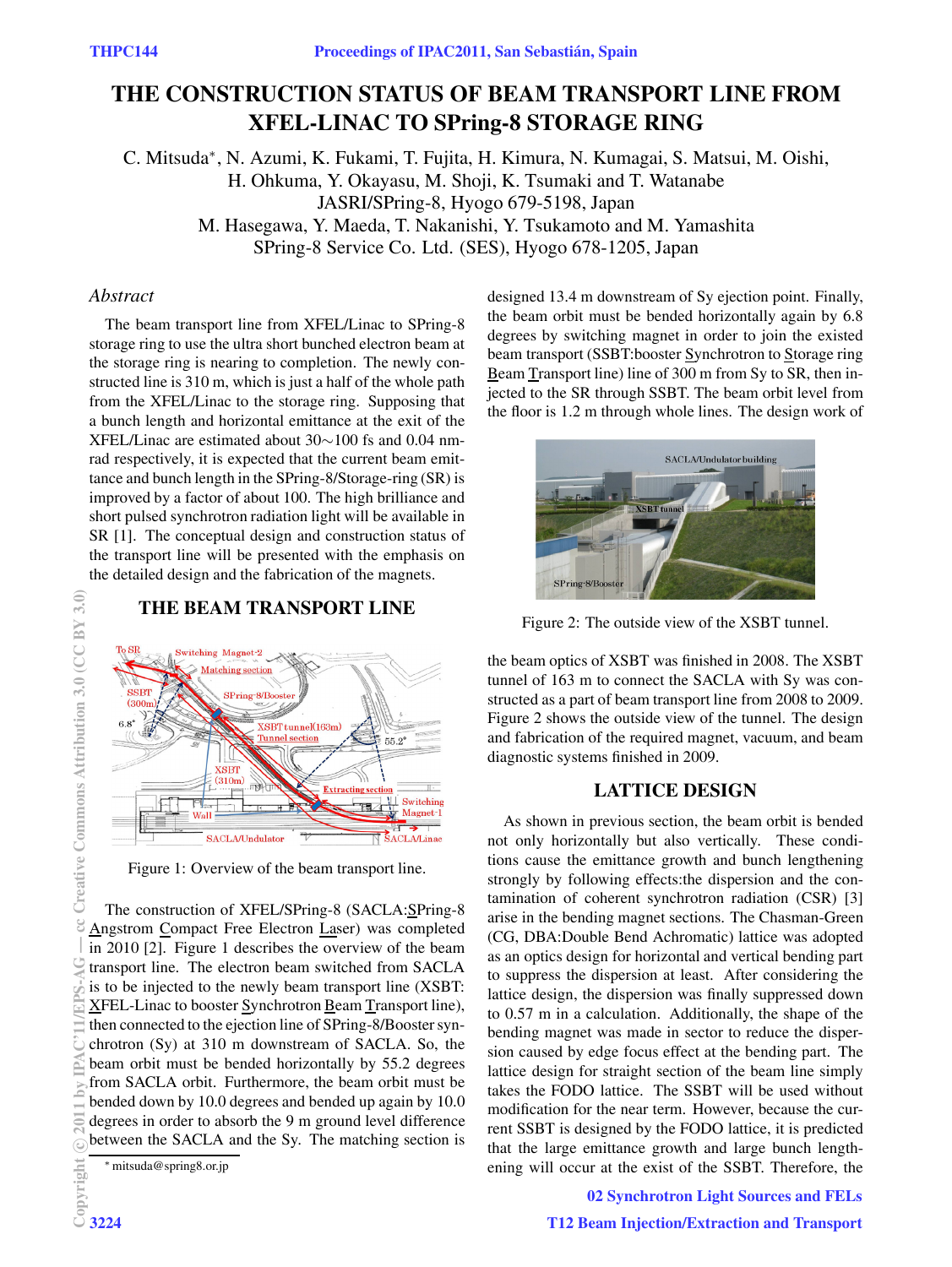total considering of the lattice design involving the SSBT improvement is now being discussed. Figure 3 shows a



Figure 3: A twiss-parameter for the XSBT and improved SSBT.

preliminary result of the total optics design including both XSBT and SSBT. In the calculation, the CG lattice in improved SSBT is adopted by a same reason as XSBT. The improvement of the SSBT lattice can suppress the dispersion to the same level as XSBT. Based on the above result, assuming the energy spread of 0.1% in 8 GeV beam energy at SACLA, the beam conditions with the CSR effect for some beam operation options are summarized in table 1.

Table 1: Beam Parameter for Beam Operation Options

| <b>Beam</b>       | <b>SACLA</b> | Up to       | +cur.       | $+imp.$     |
|-------------------|--------------|-------------|-------------|-------------|
| parameter         | /Linac       | <b>XSBT</b> | <b>SSRT</b> | <b>SSBT</b> |
| Emittance (nmrad) | 0.04         | 0.2         | 0.4         | 0.4         |
| Bunch length (ps) | 0.1          | 0.2         | 20.0        | 0.5         |

## **DESIGN OF MAIN COMPONENTS**

#### *Vacuum System*

Supposing that a beam emittance and an energy spread is 0.04 nmrad and 0.01∼0.1 % respectively at the exit of the SACLA, the chamber size can be reduced correspondingly. However, the wake field caused in the chamber inner wall increases in inverse proportion to the distance between a beam and the wall. So, considering the wake field effect, the chamber inner diameter and inner height was decided to be 24.8 mm in quadrupole magnets and 24 mm in bending magnets. The chamber was made by SUS304 and connected by ICF70 flange each other. The designed vacuum pressure is 10*−*<sup>4</sup> Pa.

#### *Beam Diagnostic*

Along the XSBT, 3 beam current monitors, 19 beam profile monitors and 5 strip-line type beam position monitors are installed. The beam position monitor was designed as it has about 100  $\mu$ m position resolution. The beam current is monitored by integrated current transformer (ICT). It is confirmed by our experiment [4] that the beam current measured by ICT does not depend on the bunch length at least between 340 fs and 8.5 ps corresponding to a ultra short bunch length generated by the SACLA. About the beam profile monitor, both a OTR screen of thin Al plate and a Demarquest screen were mounted in a beam profile monitor system to capture the beam image for purposes.

#### *Magnet System*

The magnet types, the number of magnets and the magnetic field strength required from a lattice design are shown in Table 2. The flatness for a horizontal magnetic field

|  |  | Table 2: Design Parameters for each Magnet Type |  |  |  |  |
|--|--|-------------------------------------------------|--|--|--|--|
|--|--|-------------------------------------------------|--|--|--|--|

| raoic $\omega$ . Design I alameters for each magnet 1 ypc |                 |                  |                    |                         |  |
|-----------------------------------------------------------|-----------------|------------------|--------------------|-------------------------|--|
| <b>Type</b>                                               | # of<br>magnets | Gap/Bore<br>rad. | Field<br>/Gradient | <b>Magnet</b><br>length |  |
| BH(Hor.)                                                  | 9               | 30.0             | 1.2T               | $2.252 \text{ m}$       |  |
| BV(Ver.)                                                  | 4               | 30.0             | 1.2T               | $1.941 \text{ m}$       |  |
| QA                                                        | 8               | 29.0             | 68.81 T/m          | $200$ mm                |  |
| QB                                                        | 30              | 29.0             | 47.40 T/m          | $200$ mm                |  |
| QC                                                        | 16              | 29.0             | 13.35 T/m          | $200$ mm                |  |
| StH/StV                                                   | 10/10           | 40.0             | 0.76T              | $200$ mm                |  |

distribution in <sup>±</sup>5 mm region was designed 1×10*−*<sup>4</sup> for bending magnets and 1×10*−*<sup>3</sup> for quadrupole magnet. In a magnet design, it is important to decrease the magnet yoke volume keeping the flatness and field strength.

For downsizing the magnet yoke volume, the returnyoke and pole were optimized to be thiner as much as possible. To increase structural strength with thiner yoke, the window frame shape as a cross-section structure was adopted for the bending magnets. This structure gives a good magnetic field symmetry also. For downsizing the quadrupole magnet, the magnet was design by same design concept as bending magnet. The downsizing of yoke volume without any optimizations makes a field strength weak. To prevent the field strength from decreasing, the pole shape and shim shape was optimized with MAFIA simulation code, including the pole and return yoke width optimization. The table 3 shows the design values. The final cross-sectional size of B and Q type magnets could be shrunk to  $324(H)\times470(W)$  mm and  $330(H)\times330(W)$ mm respectively. The number of power supply for bend-

| Table 3: Magnet Design Values |                   |                              |                                       |  |
|-------------------------------|-------------------|------------------------------|---------------------------------------|--|
| <b>Type</b>                   | Flux<br>(AT/pole) | <b>Hollow</b><br>conductor   | <b>Field strength</b><br>and Flatness |  |
| в                             | $300\times 54$    | $11.0 \square \times \Phi 6$ | $1.2(T)/3.0 \times 10^{-5}$           |  |
| ОA                            | $220\times32$     | $7.5\Box \times \Phi 4.5$    | $68.80(T/m)/7.4\times10^{-4}$         |  |
| <b>OB</b>                     | $220\times22$     | $7.5\Box \times \Phi 4.5$    | $54.17(T/m)/1.0\times10^{-3}$         |  |
| OС                            | $25\times50$      | $3\times8$                   | $14.78(T/m)/8.7 \times 10^{-4}$       |  |

ing magnets, quadrupole magnets and steering magnets are prepared 6, 20 and 20. Their long-term fluctuation in the output current is less than <sup>±</sup>1×10*−*<sup>4</sup>.

Since the XSBT is separated with three sections by the 4.4 m concrete wall, the alignment base points were